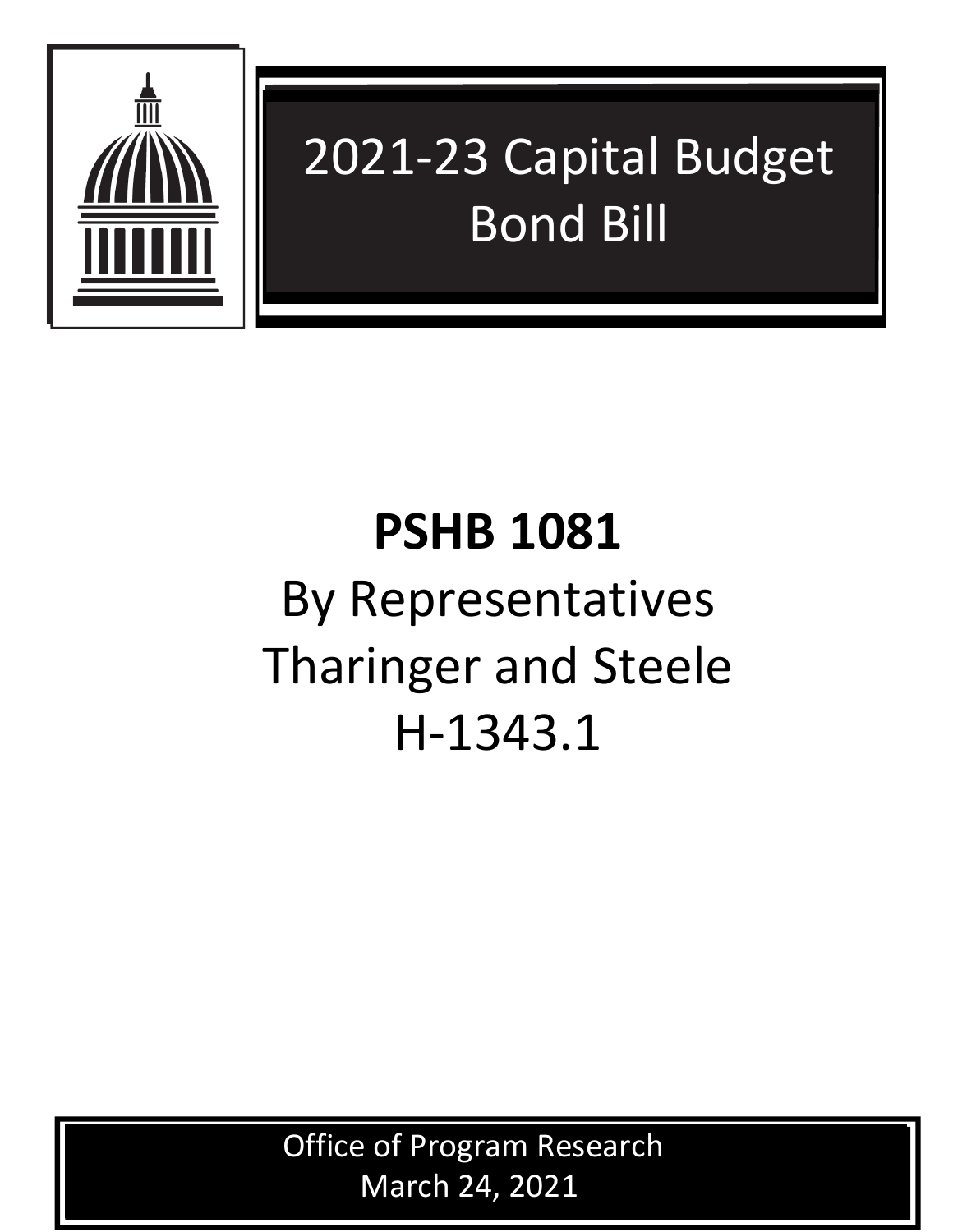## **PSHB 1081 (H-1343.1) – By Representatives Tharinger and Steele**

• Authorizes the State Finance Committee to issue up to \$3,672,780,000 in state general obligation bonds to finance projects in the 2019-21 and 2021-23 fiscal biennia and to pay expenses incurred in the issuance and sale of the bonds.

 AN ACT Relating to state general obligation bonds and related 2 accounts; adding a new chapter to Title 43 RCW; and declaring an 3 emergency.

BE IT ENACTED BY THE LEGISLATURE OF THE STATE OF WASHINGTON:

 NEW SECTION. **Sec. 1.** For the purpose of providing funds to finance the projects described and authorized by the legislature in the omnibus capital and operating appropriations acts for the 2019-2021 and 2021-2023 fiscal biennia, and all costs incidental thereto, the state finance committee is authorized to issue general obligation bonds of the state of Washington in the sum of \$3,672,780,000, or as much thereof as may be required, to finance these projects and all costs incidental thereto. Bonds authorized in this section may be sold at such price as the state finance committee shall determine. No bonds authorized in this section may be offered for sale without prior legislative appropriation of the net proceeds of the sale of the bonds.

 NEW SECTION. **Sec. 2.** (1) The proceeds from the sale of bonds authorized in section 1 of this act shall be deposited in the state building construction account created by RCW 43.83.020. The proceeds shall be transferred as follows: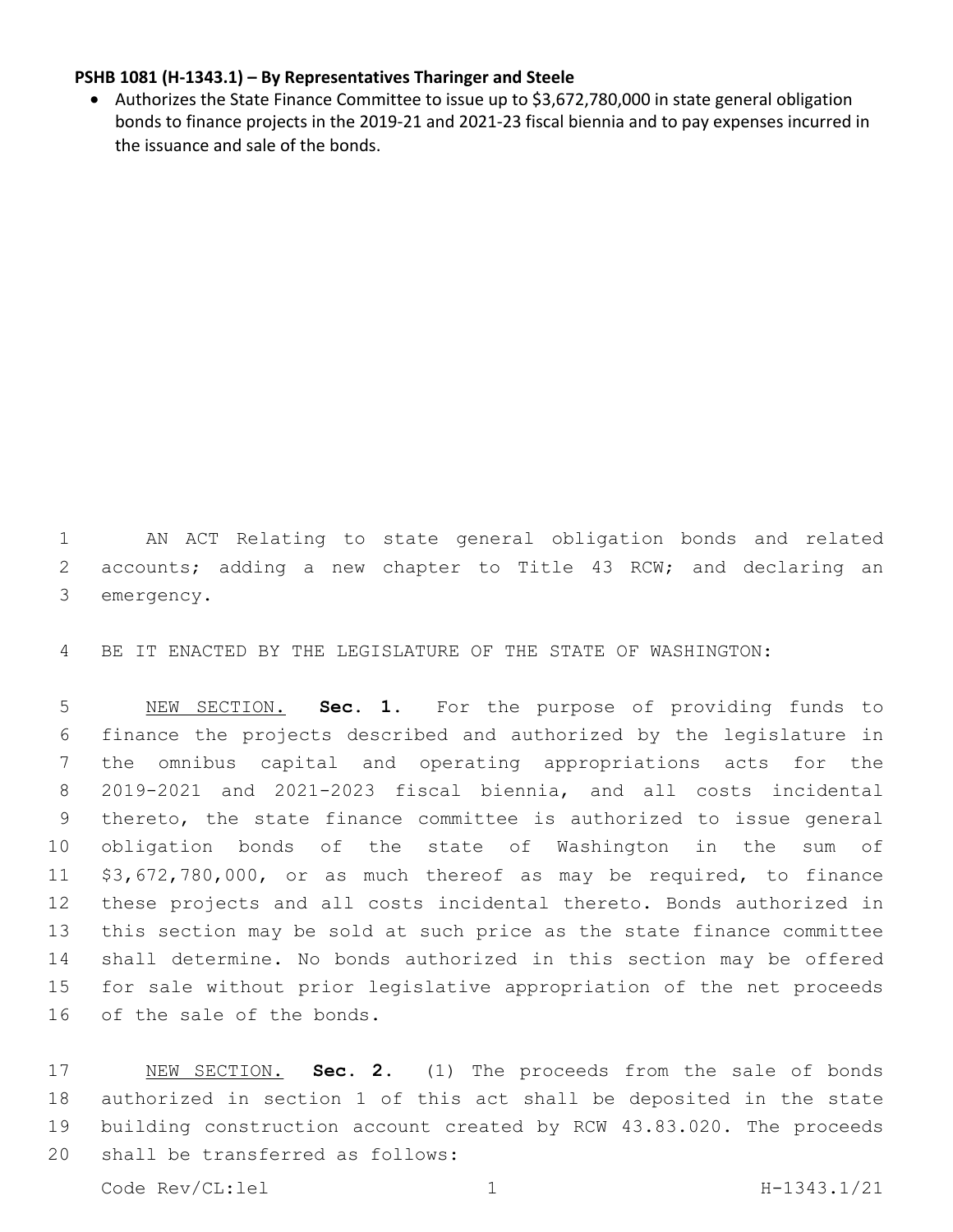(a) \$3,440,555,000 to remain in the state building construction 2 account created by RCW 43.83.020;

 (b) \$232,225,000 to the state taxable building construction account. All receipts from taxable bonds issued are to be deposited into the account. If the state finance committee deems it necessary or advantageous to issue more than the amount specified in this subsection (1)(b) as taxable bonds in order to comply with federal internal revenue service rules and regulations pertaining to the use of nontaxable bond proceeds or in order to reduce the total financing costs for bonds issued, the proceeds of such additional taxable bonds shall be transferred to the state taxable building construction account in lieu of any transfer otherwise provided by this section. If the state finance committee determines that a portion of the amount specified in this subsection (1)(b) as taxable bonds may be issued as nontaxable bonds in compliance with federal internal revenue service rules and regulations pertaining to the use of nontaxable bond proceeds, then such bond proceeds shall be transferred to the state building construction account in lieu of the transfer to the state taxable building construction account otherwise provided by this subsection (1)(b). The state treasurer shall submit written notice to the director of financial management if it is determined that any such additional transfer to the state taxable building construction account is necessary or that a transfer from the state taxable building construction account to the state building construction account may be made. Moneys in the account may be spent 26 only after appropriation.

 (2)(a) The state treasurer shall transfer bond proceeds deposited in the state building construction account into the outdoor recreation account created by RCW 79A.25.060, the habitat conservation account created by RCW 79A.15.020, the farm and forest account created by RCW 79A.15.130, and the Ruth Lecocq Kagi early learning facilities development account created by RCW 43.31.569, at various times and in various amounts necessary to support authorized 34 expenditures from those accounts.

 (b) The state treasurer shall transfer bond proceeds deposited in the state taxable building construction account into the Ruth Lecocq Kagi early learning facilities revolving account created by RCW 43.31.569 at various times and in various amounts necessary to support authorized expenditures from that account.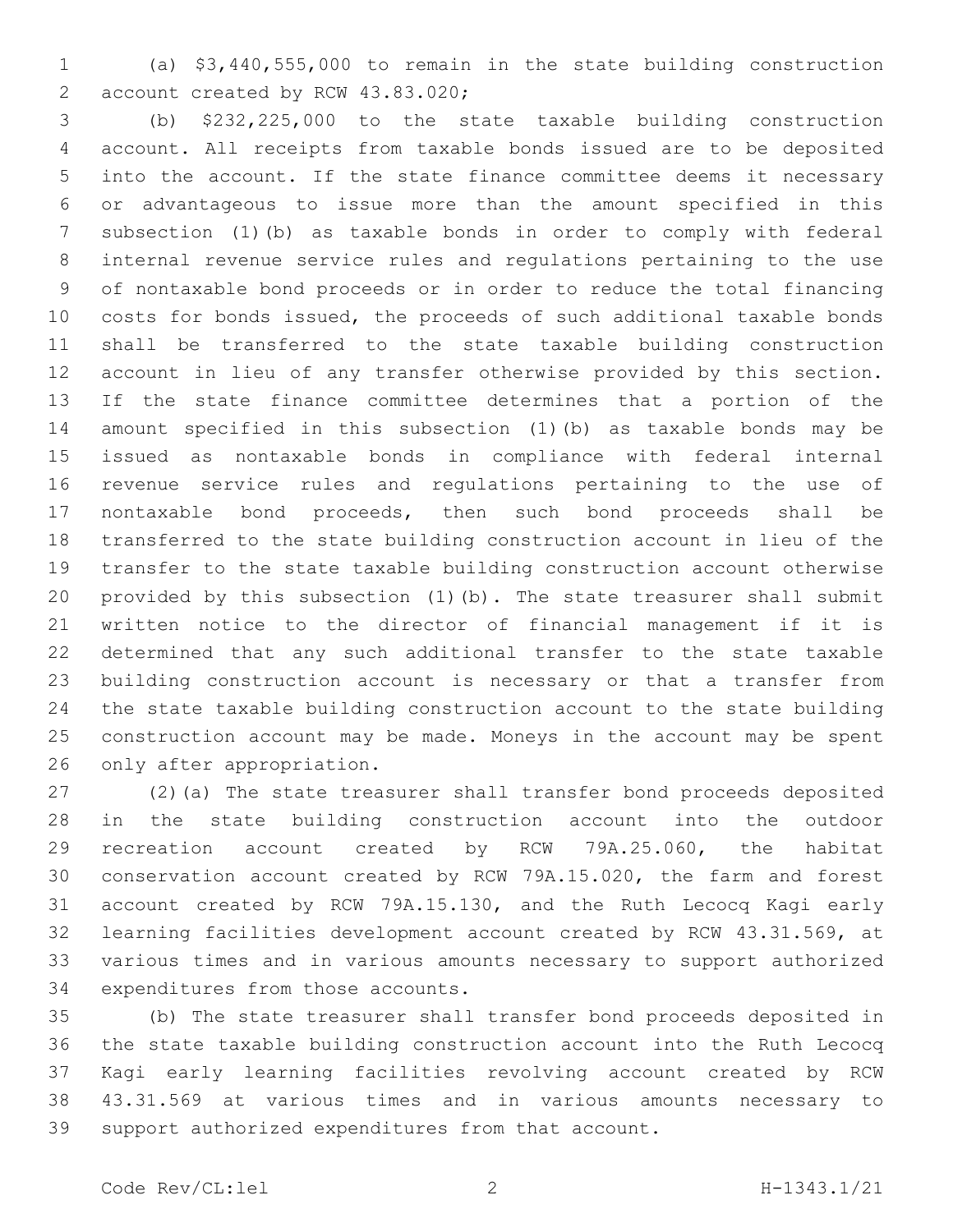(3) These proceeds shall be used exclusively for the purposes specified in this section and for the payment of expenses incurred in the issuance and sale of the bonds issued for the purposes of this section, and shall be administered by the office of financial 5 management subject to legislative appropriation.

 NEW SECTION. **Sec. 3.** (1) The debt-limit general fund bond retirement account shall be used for the payment of the principal of and interest on the bonds authorized in section 1 of this act.

 (2) The state finance committee shall, on or before June 30th of 10 each year, certify to the state treasurer the amount needed in the ensuing twelve months to meet the bond retirement and interest requirements on the bonds authorized in section 1 of this act.

 (3) On each date on which any interest or principal and interest payment is due on bonds issued for the purposes of section 2 (1) and (2) of this act the state treasurer shall withdraw from any general state revenues received in the state treasury and deposit in the debt-limit general fund bond retirement account an amount equal to the amount certified by the state finance committee to be due on the 19 payment date.

 NEW SECTION. **Sec. 4.** (1) Bonds issued under section 1 of this act shall state that they are a general obligation of the state of Washington, shall pledge the full faith and credit of the state to 23 the payment of the principal thereof and the interest thereon, and shall contain an unconditional promise to pay the principal and interest as the same shall become due.

 (2) The owner and holder of each of the bonds or the trustee for the owner and holder of any of the bonds may by mandamus or other appropriate proceeding require the transfer and payment of funds as 29 directed in this section.

 NEW SECTION. **Sec. 5.** The legislature may provide additional means for raising moneys for the payment of the principal of and interest on the bonds authorized in section 1 of this act, and sections 2 and 3 of this act shall not be deemed to provide an exclusive method for the payment.

 NEW SECTION. **Sec. 6.** Sections 1 through 5 of this act constitute a new chapter in Title 43 RCW.

Code Rev/CL:lel 3 H-1343.1/21